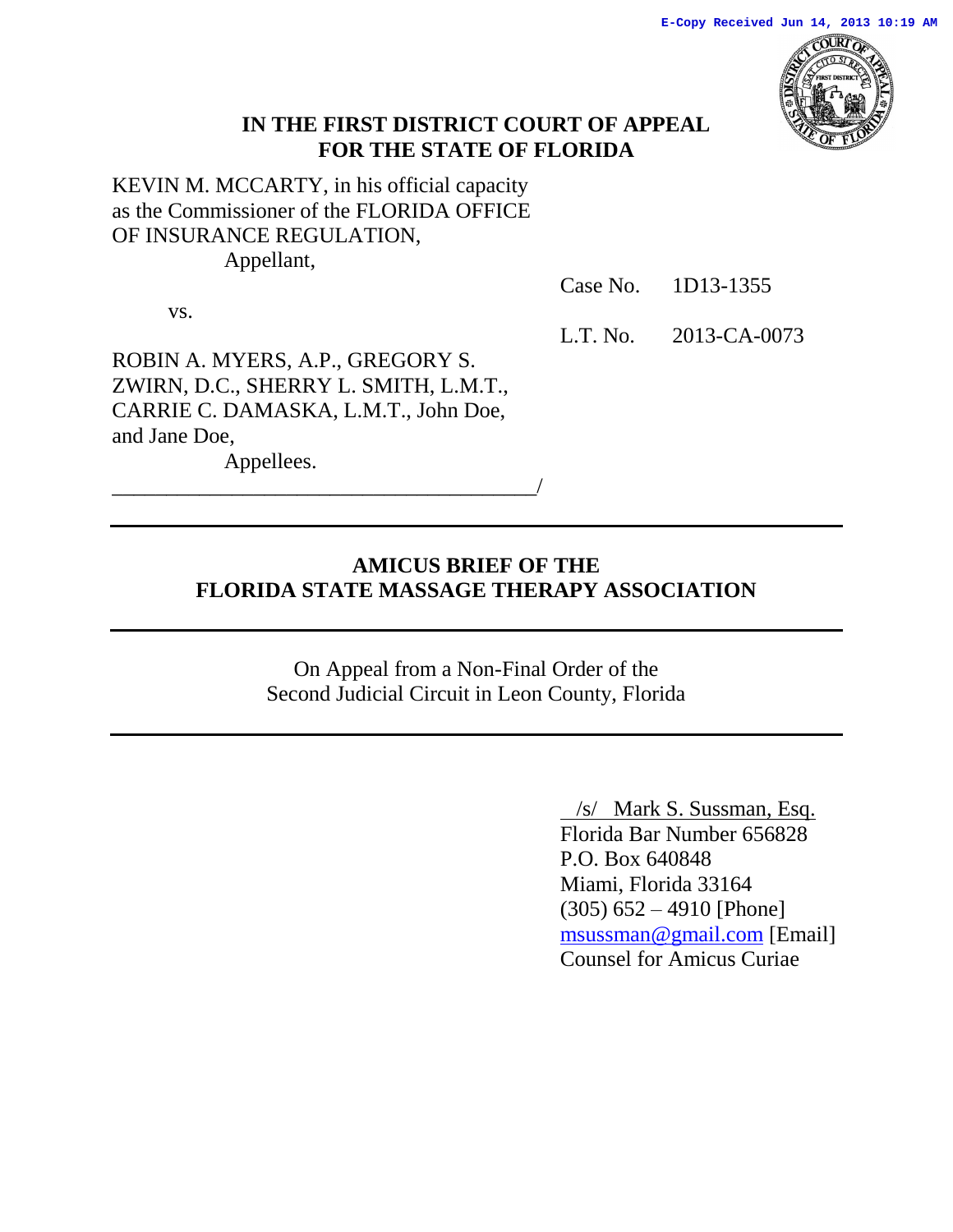# **TABLE OF CONTENTS**

| $\bm{I}$ . | Massage Therapy is a Valid, Effective, Established Therapeutic<br><b>Modality for the Treatment of Traumatic Injuries Arising From Motor</b> |
|------------|----------------------------------------------------------------------------------------------------------------------------------------------|
| II.        | The Temporary Injunction Should Be Affirmed Because Licensed<br>Massage Therapists Are Suffering Irreparable Harm For Which They             |
| Ш.         | The Temporary Injunction Should Be Affirmed Because this<br>Temporary Injunction is in the Public Interest15                                 |
| IV.        | The Temporary Injunction Should Be Affirmed Because the<br>Plaintiffs/Appellees Are Likely to Prevail on the Merits18                        |
|            |                                                                                                                                              |
|            |                                                                                                                                              |
|            |                                                                                                                                              |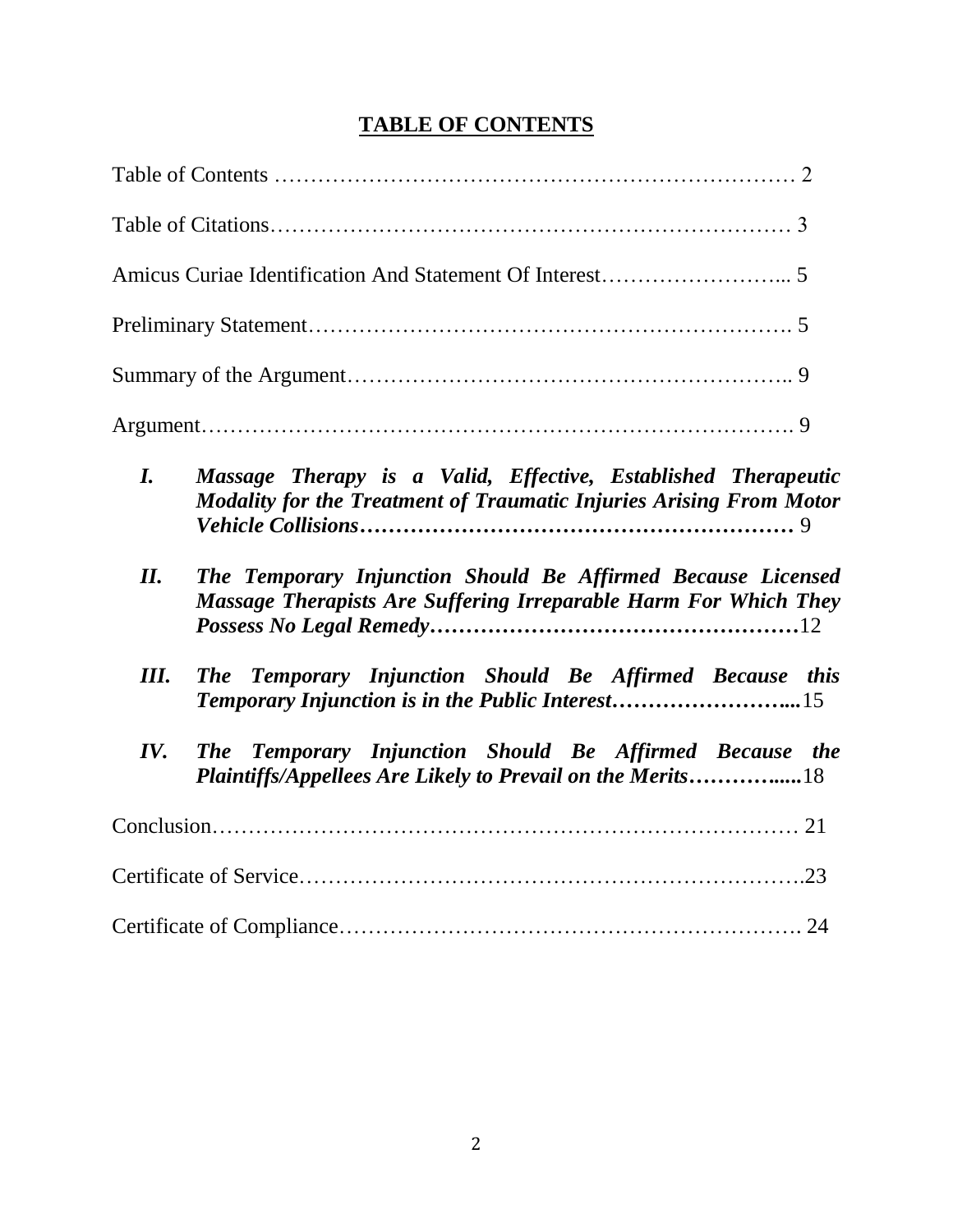# **TABLE OF CITATIONS**

# **Cases**

| Bailey v. Christo, 453 So. 2d 1134 (Fla. 1st DCA 1984) 15                                                             |  |
|-----------------------------------------------------------------------------------------------------------------------|--|
| Board of Com'rs of State Institutions v. Tallahassee Bank & Trust Co.,                                                |  |
| Bowling v. National Convoy & Trucking Co., 135 So. 541 (Fla. 1931)15                                                  |  |
|                                                                                                                       |  |
| Daniel v. Williams, 189 So. 2d 640 (Fla. 2nd DCA 1966)19                                                              |  |
| Kimball v. Florida Dept. of Health and Rehabilitative Services,<br>682 So. 2d 637 (Fla. Dist. Ct. App. 2Dist. 1996)19 |  |
|                                                                                                                       |  |
|                                                                                                                       |  |
|                                                                                                                       |  |
| Louisville & N.R. Co. v. Railroad Com'rs., 58 So. 543 (Fla. 1912)19                                                   |  |
| St. Johns Inv. Mgmt. Co. v. Albaneze,                                                                                 |  |
| SunTrust Banks, Inc., v. Cauthon & McGuigan, PLC.,                                                                    |  |
| Tampa Sports Authority v. Johnston, 914 So. 2d 1076 (Fla. 2nd DCA 2005)14                                             |  |
| Watson v. Centro Espanol De Tampa, 30 So. 2d 288 (Fla. 1947)19                                                        |  |
|                                                                                                                       |  |

# **Constitutions**

|--|--|--|--|--|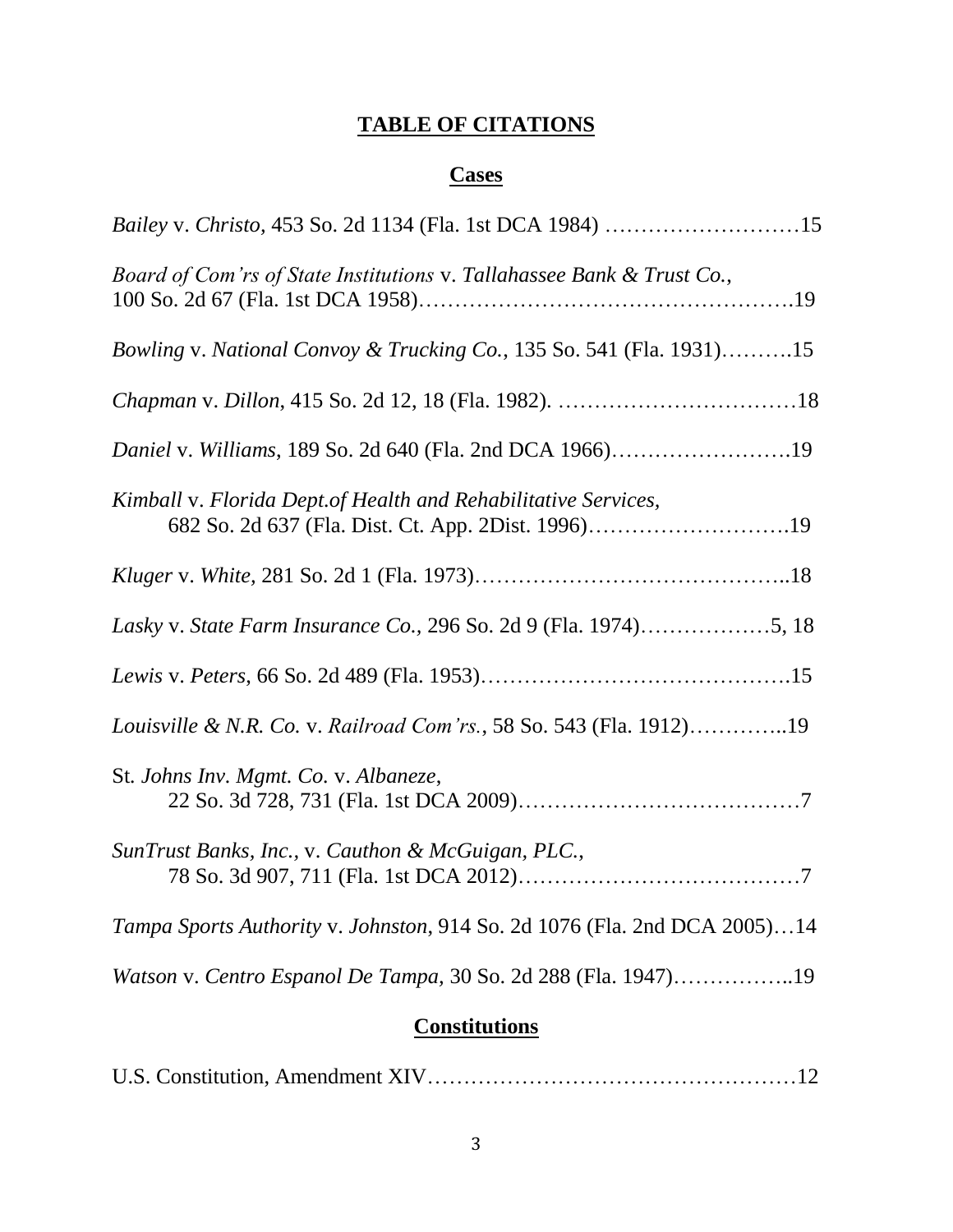### **Statutes**

# **Laws of Florida**

|--|

# **Other Authorities**

| Carragee, EJ. Persistent Low Back Pain, N Engl. J. Med. 352:                                                                   |  |
|--------------------------------------------------------------------------------------------------------------------------------|--|
| Preyde, M. Effectiveness of massage therapy for subacute low-back<br>pain: a randomized controlled trial. Can. Med. Assoc. J.  |  |
| Sherman, KJ, Cherkin DC, Hawkes, RJ, Migloretti, D, Deyo RA.<br>Randomized Trial of Therapeutic Massage for Chronic Neck       |  |
| Verhagen, AP, Scholten-Peeters GG, van Wingaarden S, de Bie,<br>rob, Bierma-Zeinstra SM. Conservative treatementsfor whiplash. |  |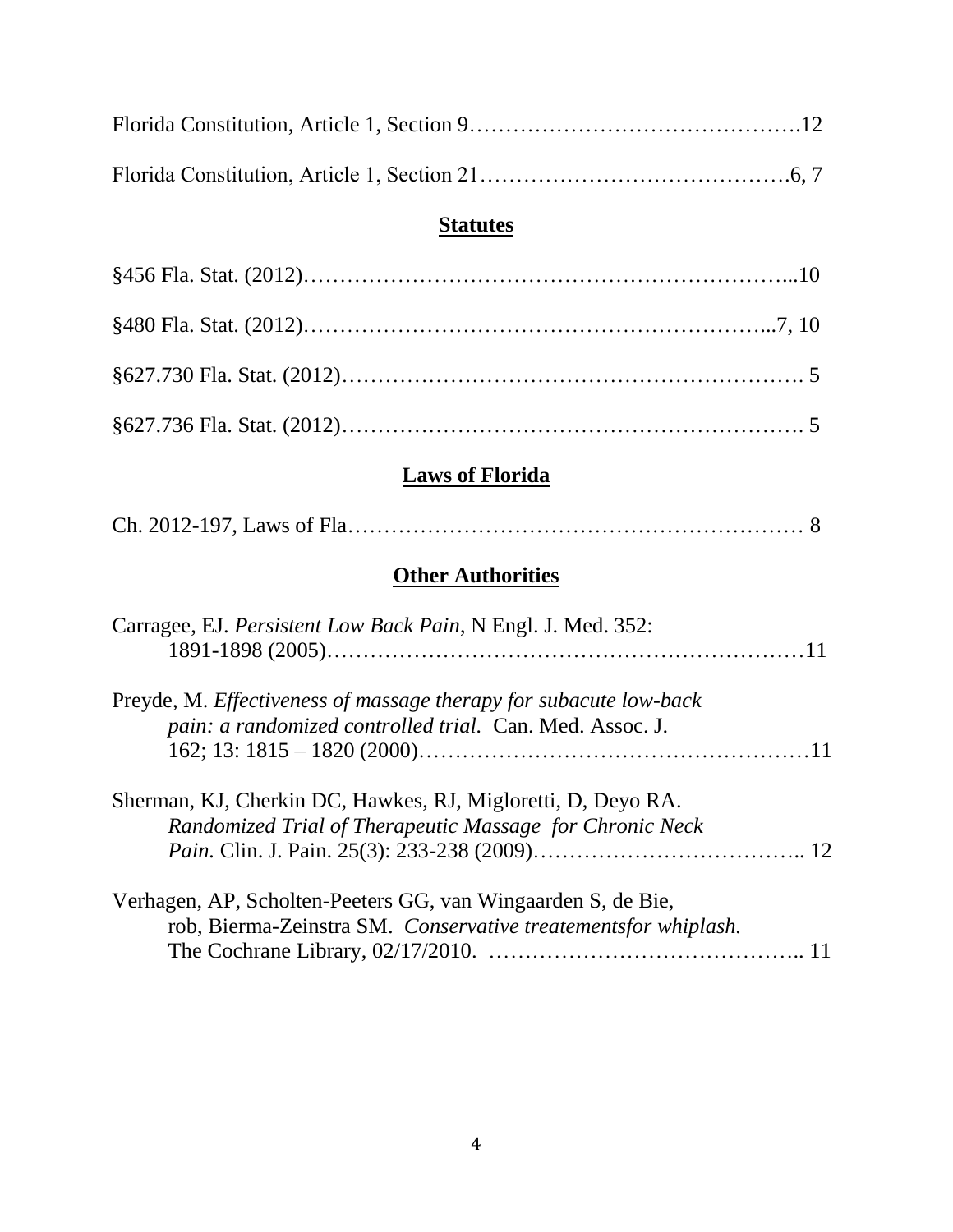#### **AMICUS CURIAE IDENTIFICATION AND STATEMENT OF INTEREST**

The Florida State Massage Therapy Association (FSMTA) was established on June 14, 1939 and is composed of 19 chapters throughout Florida representing approximately 6,000 actively licensed massage therapists practicing in Florida. FSMTA's objective is to promote public awareness of massage therapy in Florida through education and professionalism while also serving to unify the massage therapy profession and to create, represent, and promote standards of excellence in massage therapy and healthcare. FSMTA's express interest in this appeal arises from the Florida Legislature's unconstitutionally singling out massage therapists, as well as chiropractors and acupuncturists, from other healthcare providers, and, by action of law, interfering with their rights to receive compensation for the provision of their professional services.

#### **PRELIMINARY STATEMENT**

In 1971, to reduce significant judicial volume, the Legislature exchanged Florida No-Fault Personal Injury Protection (PIP) Insurance for a limitation on access to the courts for cases involving personal injury cases resulting. persons injured in motor vehicle accidents would be required to have a permanent physical injury to obtain access to the courts. See §627.730 Fla. Stat. (2012), §627.736(1) Fla. Stat. (2012), *Lasky* v. *State Farm Insurance Co.,* 296 So. 2d 9 (Fla. 1974), and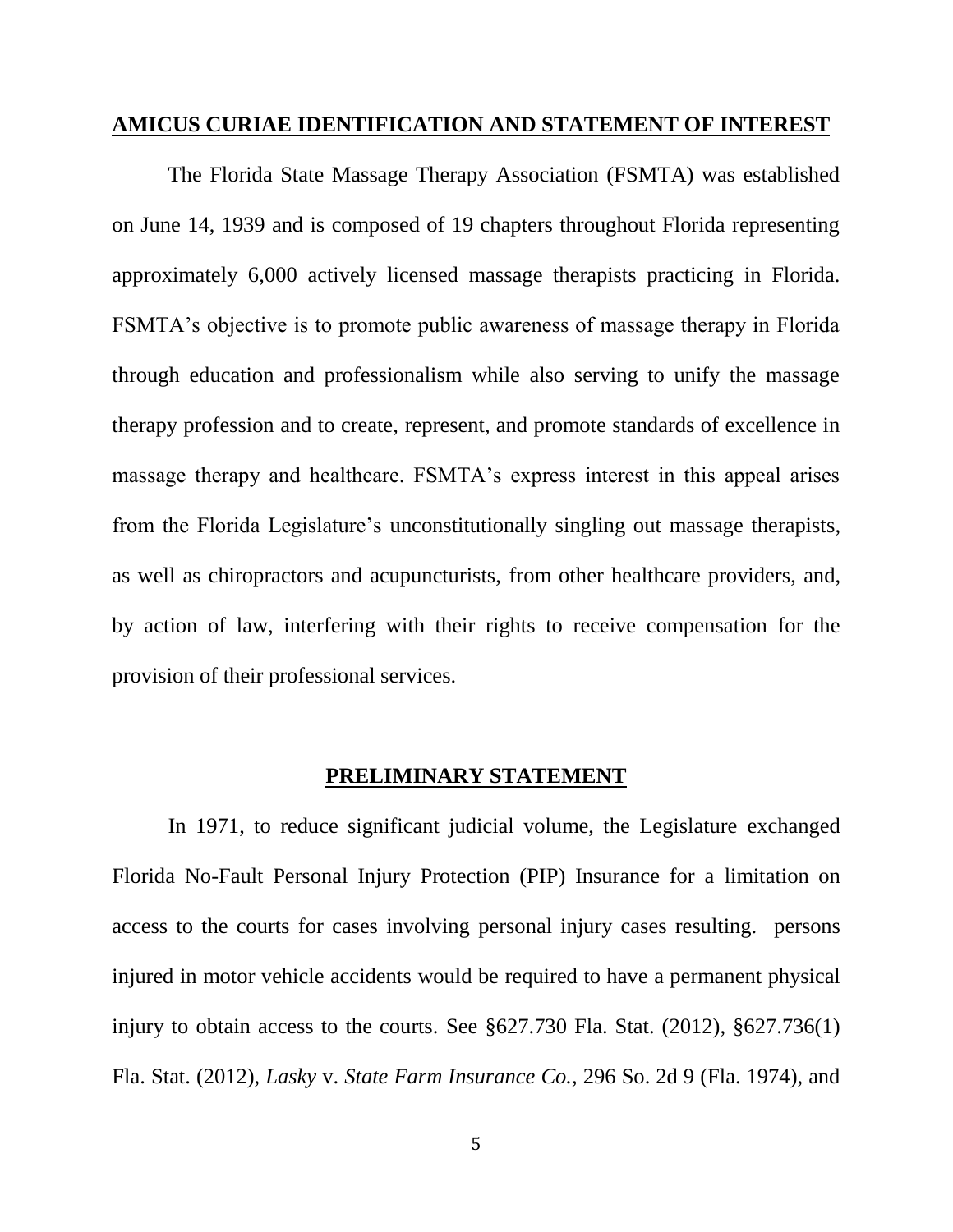*Allstate Ins. Co.* v. *Holy Cross Hosp., Inc.*, 961 So. 2d 328 (Fla. 2007). PIP was designed to: 1) rapidly provide efficient and unfettered access to compensation for healthcare benefits for motor vehicle collision victims; 2) provide limited compensation for lost work; and 3) provide a death benefit. *Id.*

Since originally enacted, the Legislature modified PIP. *Id.* However, after PIP insurance carriers reported that numerous increases in PIP insurance premiums were related to fraud and abuse within the system, the Florida Legislature dramatically revised PIP coverage in 2012. These changes were referred to by Appellant's counsel as a "paradigm shift in PIP . . . from an unlimited situation to receive \$10,000 dollars worth of treatment, to a limited situation of where PIP is only going to treat those persons that have an emergency medical condition." See Tab 7 Appellants' Record, page 37. This paradigm shift absolutely prohibited all massage therapy and acupuncture treatments, and it severely limited chiropractic therapy, without first providing medical justification. *Id.* at 13-15.

Despite this paradigm shift, the Legislature, in violation of the Florida Constitution, Art. 1, Sec. 21, failed to restore an injured victim's access to the courts because injured victims generally require a "permanent dysfunction" before gaining access to the courts. *Id.* at 40.

This appeal arises from a non-final order granting a temporary injunction after the trial court "considered the evidence, the written and oral arguments of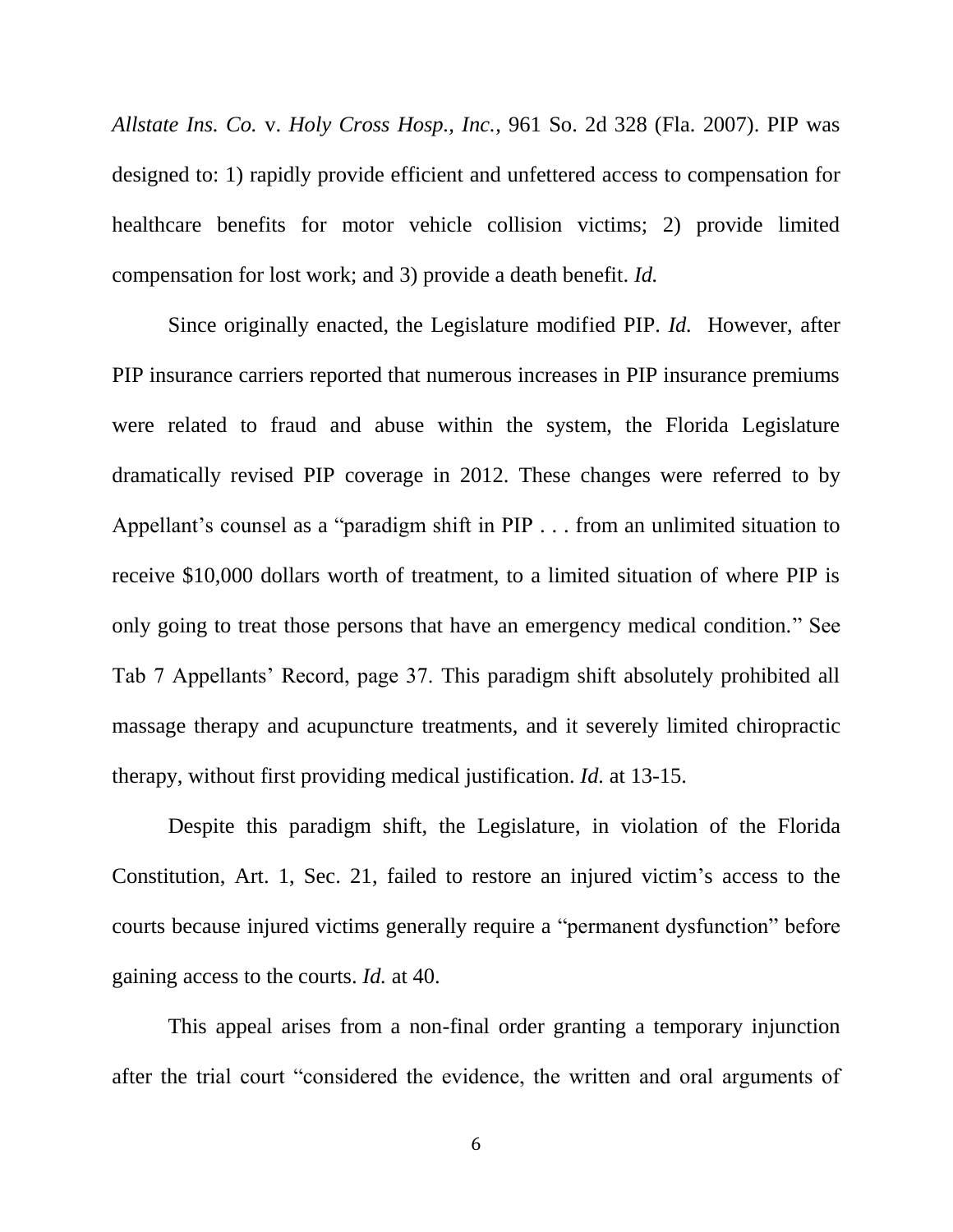counsel and the authorities cited," and held, "that the motion [for temporary injunction] should be granted in part because the…[2012 revisions to Florida No-Fault] violate Article I, Section 21 of the Florida Constitution (Access to Courts)."

Temporary injunctions require a trial court to "determine that the petition or pleadings demonstrate a *prima facie*, clear legal right to the relief requested. *SunTrust Banks, Inc.* v. *Cauthon & McGuigan, PLC*, 78 So. 3d 709, 711 (Fla. 1st DCA 2012) quoting St*. Johns Inv. Mgmt. Co.* v. *Albaneze*, 22 So. 3d 728, 731 (Fla. 1st DCA 2009). It was stated:

> To demonstrate a *prima facie* case for temporary injunction, the petitioner must establish four factors: (1) the likelihood of irreparable harm; (2) the unavailability of an adequate remedy at law; (3) a substantial likelihood of success on the merits; and (4) that a temporary injunction would serve the public interest. *Id.*

As detailed below, the FSMTA's constituency, massage therapists, will suffer and are presently suffering irreparable harm for which they possess no legal remedy. Without any evidence or suggestion of fraud prevention, and in the absence of any peer-reviewed, published medical literature contesting the validity or benefit of massage therapy, the 2012 PIP Act revised Personal Injury Protection coverage in Florida by absolutely prohibiting all massage therapy: "Medical benefits do not include massage as defined in s. 480.033…regardless of the person, entity, or licensee providing massage…and a licensed massage therapist…may not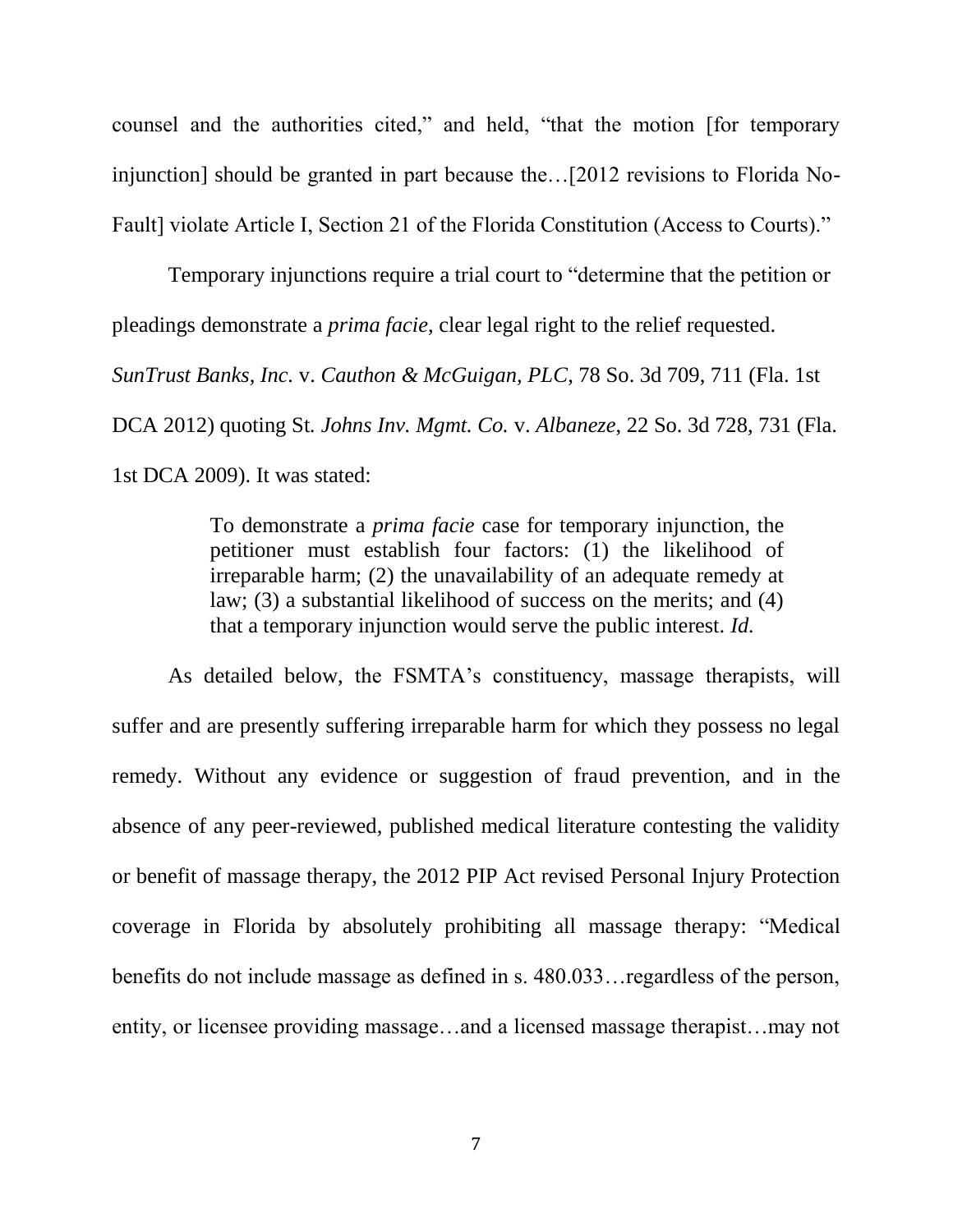be reimbursed for medical benefits under this section."  $\S 10(1)(a)(5)$ , Chapter 2012-197 Laws of Florida.

Specifically because of the absolute lack of evidence related to efficacy, cost, or fraud allegedly due to massage therapy, the public interest requires that the Temporary Injunction be affirmed to protect the health, safety, and well being of all Floridians injured as a result of a motor vehicle collision. This is particularly true because the medical literature and other evidence actually support the benefits of massage therapy to those injured in motor vehicle collisions. See Appellees' Brief, Tab 2, Page 15.

"Dr. Crespo, a medical doctor, said that massage is the most beneficial treatment available for people in an auto accident…the 2012 PIP Act severely limits medically necessary and scientifically proven medical treatment." *Id*.

Importantly, Licensed Massage Therapists, (LMTs), belong in this case not only because they fall under the coverage being excluded for John Doe, but also because LMTs are consumers and responsible for purchasing PIP coverage and thus also become Jane Doe plaintiffs themselves.

There are absolutely no Legislative findings, neither in the two hearings related to this matter, nor in the multitude of documents filed with regard to this Appeal, which present any data contesting the efficiency and utility of massage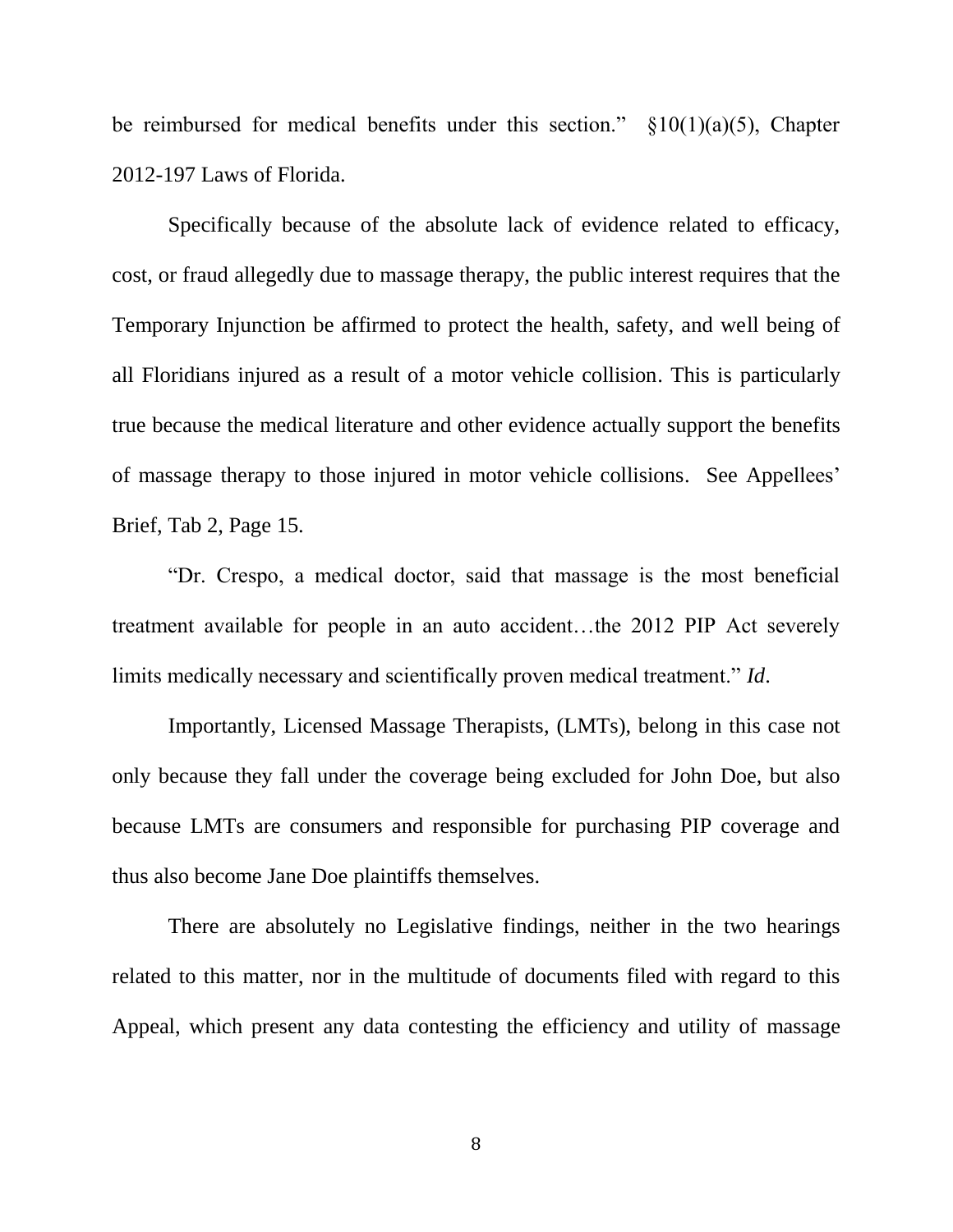therapy for treating injuries arising from any type of trauma, including that resulting from motor vehicle collisions.

Accordingly, the Temporary Injunction should be affirmed because the Plaintiffs/Appellees are likely to prevail on the merits.

### **SUMMARY OF THE ARGUMENT**

The Temporary Injunction prohibiting PIP insurance carriers from denying massage therapy should be affirmed because: 1) Massage Therapy is a valid, effective, established therapeutic modality for the treatment of traumatic injuries arising from motor vehicle collisions; 2) as a result of the Legislature's action, Licensed Massage Therapists are suffering irreparable harm for which they possess no legal remedy; 3) because this Temporary Injunction is in the Public Interest; and 4) because the Plaintiffs/Appellees are likely to prevail on the merits.

#### **ARGUMENT**

### *I. Massage Therapy is a Valid, Effective, Established Therapeutic Modality for the Treatment of Traumatic Injuries Arising From Motor Vehicle Collisions.*

The Temporary Injunction should be affirmed because it is unreasonable, arbitrary, and capricious for the Legislature to prohibit massage therapy as a therapeutic modality for individuals injured as a result of motor vehicle trauma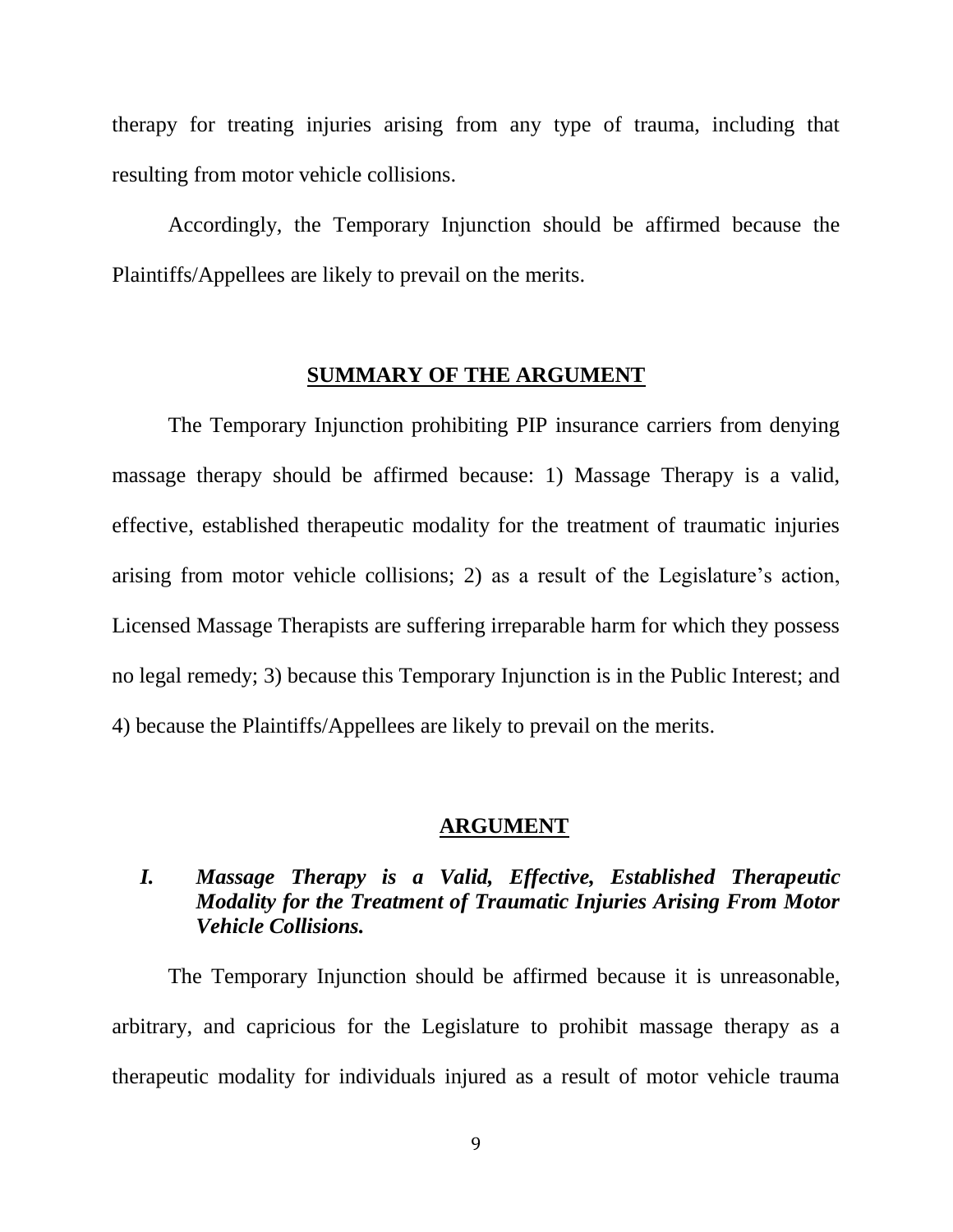when there were no legislative findings related to massage therapy. While not prohibiting elective massage or therapeutic massage for any other injury, the Legislature, without supporting evidence, determined that traumatic injuries arising from motor vehicle accidents are so sufficiently different from any other traumatic injury that massage therapy would not be efficacious and should not be compensable.

The Legislature failed to obtain any information from the Florida Department of Health, (FDOH), which is already charged with licensing and regulating the practice of massage therapists. Florida Statutes §§480 and 456. As of June 1, 2013, the FDOH reported 37,293 actively licensed massage therapists in the state. The FDOH promulgates clear educational requirements for initial licensure and for maintenance of licensure. Surely the FDOH would neither license nor regulate an ineffective profession. Here, too, the Legislature failed to reprimand the FDOH for inadequate supervision of massage therapists, or even attempt to revoke their statutory regulation.

There exists a legion of scientific and anecdotal support for the effectiveness of massage therapy in treating the kind of injuries common to motor vehicle collisions.

For example, while motor vehicle accident victims suffer a wide variety of injuries, one of the most common injuries relates to low back pain. In one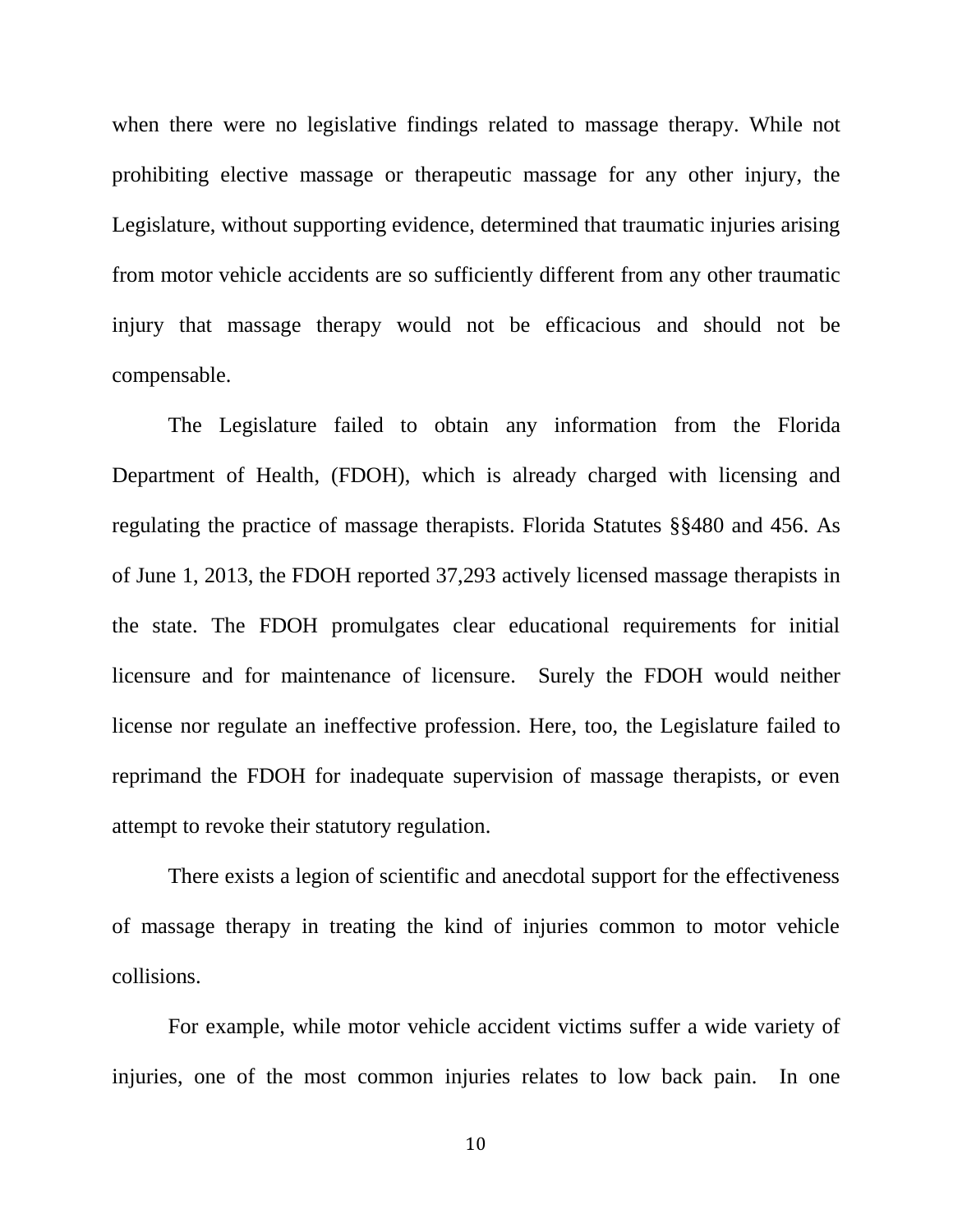randomized, controlled, placebo controlled study evaluating the efficacy of massage therapy by trained therapists for low back pain, massage therapy was proven beneficial for its palliative and healing effect. Preyde, M. *Effectiveness of massage therapy for subacute low-back pain: a randomized controlled trial. Can.* Med. Assoc. J. 162; 13: 1815 – 1820 (2000).

Further, there are a large number of observational studies that offer supporting evidence that massage therapy is effective and beneficial for treating soft tissue injuries common to motor vehicle collisions. Verhagen, AP, Scholten-Peeters GG, van Wingaarden S, de Bie, rob, Bierma-Zeinstra SM. *Conservative treatements for whiplash.* The Cochrane Library, 02/17/2010.

There exists decades of medical literature replete with case studies and research data supporting the efficacy of massage therapy for a variety of ailments – the same ailments most common to motor vehicle accident victims. For example, in a recent review of persistent low back pain, the New England Journal of Medicine reported that massage therapy "moderately decreased levels of pain and improved function when compared with sham treatment…and there was some improvement for up to one year after a full 10 week-course of massage." Carragee, EJ. *Persistent Low Back Pain*, N Engl. J. Med. 352: 1891-1898 (2005).

Additionally, when comparing massage therapy to no treatment for chronic neck pain, massage therapy was demonstrated to be safe and to provide short term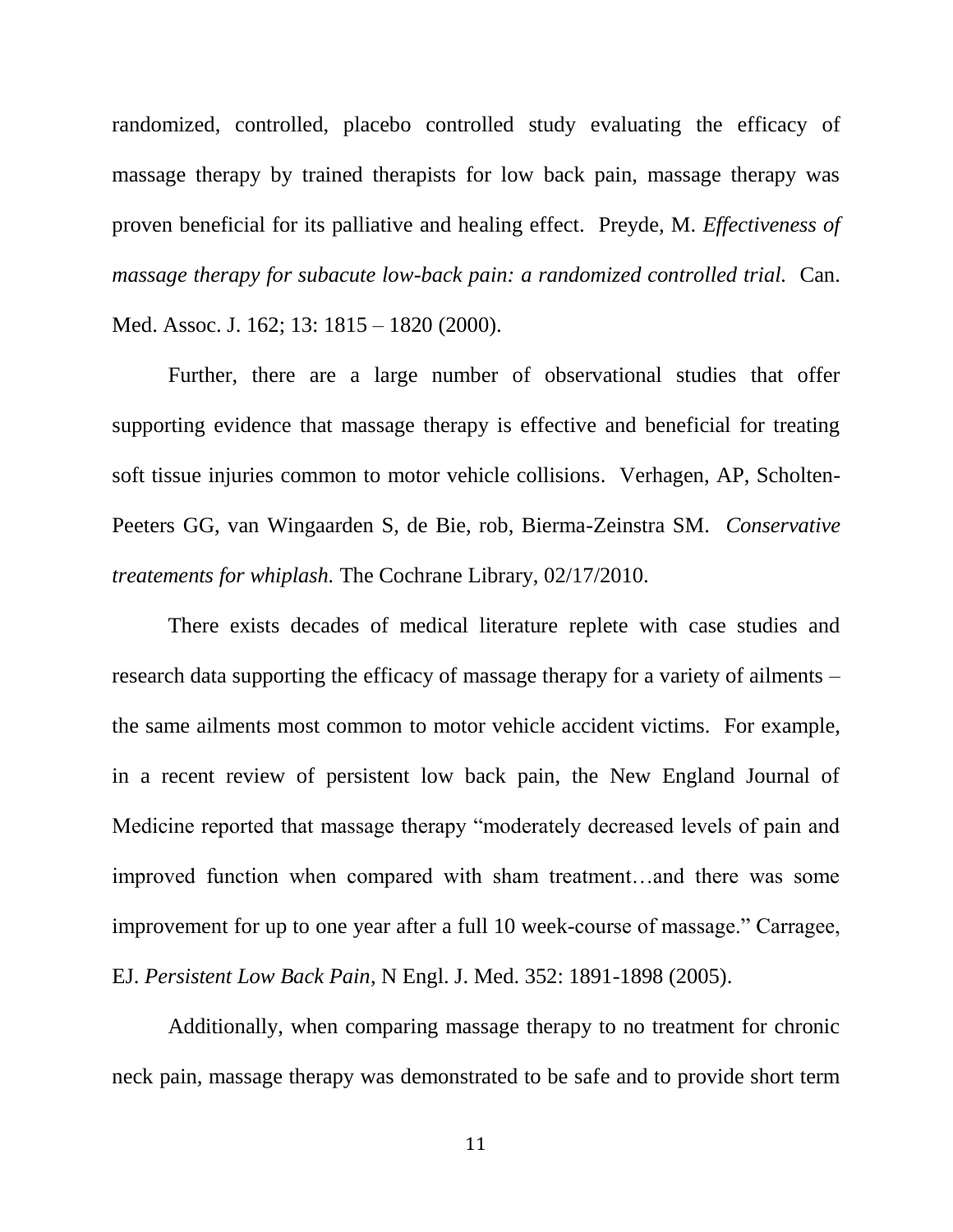clinical benefits. Sherman, KJ, Cherkin DC, Hawkes, RJ, Migloretti, D, Deyo RA. *Randomized Trial of Therapeutic Massage for Chronic Neck Pain.* Clin. J. Pain. 25(3): 233-238 (2009).

Given the absence of data demonstrating harm associated with massage therapy provided by LMTs and the data supporting its use for injured persons, the Legislature's absolute prohibition of all massage therapy was arbitrary and capricious, and the Order for Temporary Injunction should be affirmed.

### *II. The Temporary Injunction Should Be Affirmed Because Licensed Massage Therapists Are Suffering Irreparable Harm For Which They Possess No Legal Remedy.*

LMTs will suffer irreparable harm unless the Order for Temporary Injunction is affirmed. The 2012 PIP Act manifests a clear and present danger to LMTs' reputations as well as their businesses and livelihoods, resulting in irreparable harm that vastly exceeds any monetary compensation. The most egregious form of the irreparable harm caused by the 2012 PIP Act is found in the loss of the LMTs' constitutional rights and freedoms, including, but not limited to: 1) the right to due process of law, 2) the right to equal protection of the law, 3) the right to earn a living and enjoy the fruits of one's labors, and 4) the ownership and use of private property without undue governmental interference. U.S. Constitution, Amendment XIV; Florida Constitution, Article 1, Section 9.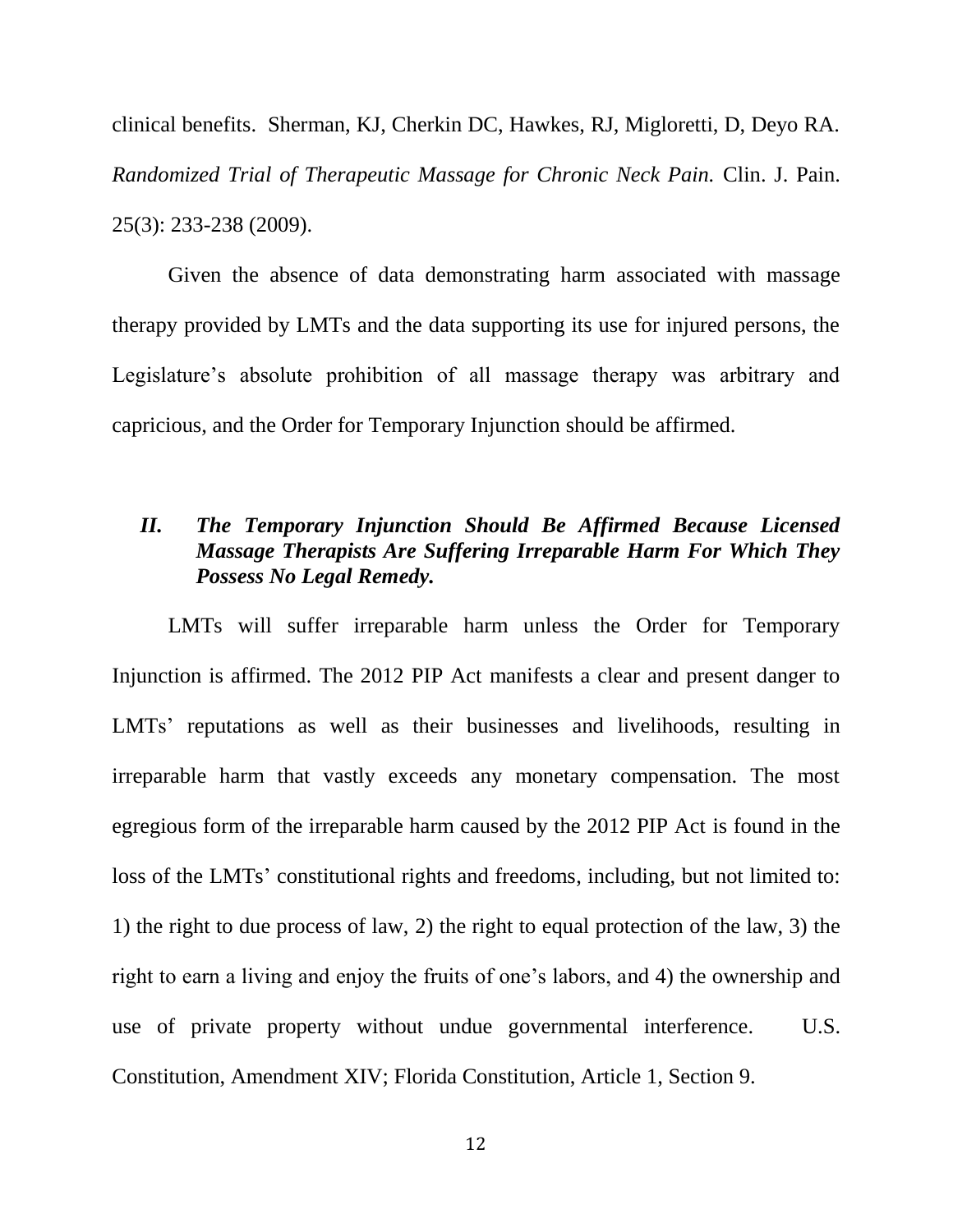Because of the absolute prohibition against compensation for any massage therapy, LMTs will suffer irreparable harm in the absence of the Temporary Injunction. See Appellees' Appendix, Tab 3a-3c. LMTs almost universally report that they are either being directly or indirectly forced out of business because PIP insurance carriers no longer have to compensate them for injuries that arose during a motor vehicle collision. *Id.* LMTs also report that their ongoing clients are too afraid that they will receive a tremendous bill for services not covered by insurance, and, as a result, the clients prematurely discontinue valuable, needed care. *Id.*

LMTs report that the 2012 PIP Act destroyed their referral base both for new referrals and for pre-existing ones. See Appellees' Appendix Tabs 3a-3c. In addition to the loss of the therapist-client relationship and the lost referrals, LMTs also report a significant diminution in their professional reputations. *Id.* The loss of customers, loss of business goodwill and the threats to a business' vitality all represent irreparable harm. LMTs fear not just the loss of business, but they also fear of the loss of business goodwill and the loss of the ability to continue to engage in a lawful enterprise and enjoy the fruits of one's labors without undue governmental interference and attack. Fear of enforcement has already resulted in a loss of employee morale and customer confidence. *Id.*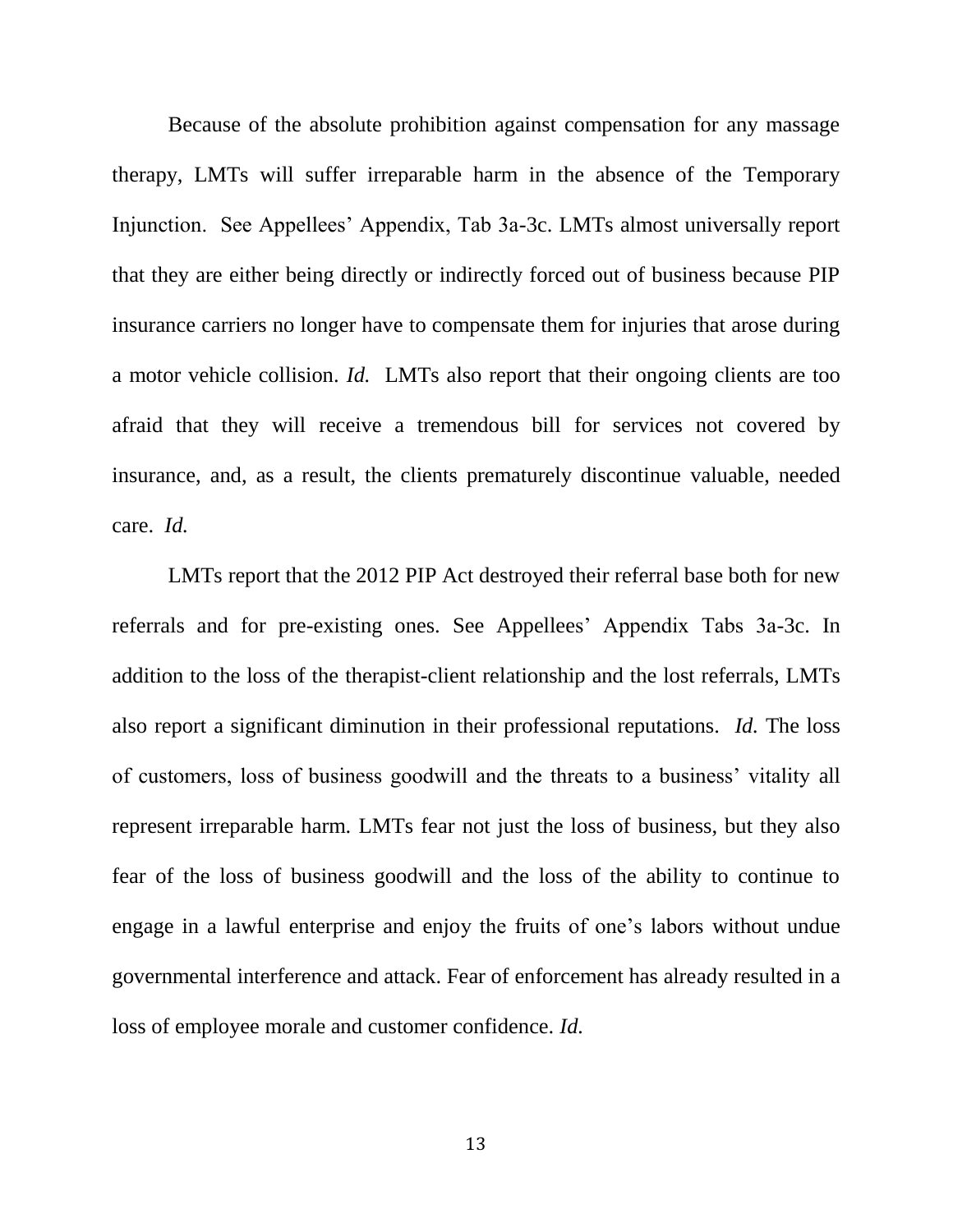LMTs are also suffering dramatic economic harm. As a direct result of the irreparable harm detailed above, many LMTs report that their economic losses are rendering them unable to repay their student loans. *Id.* Plaintiffs/Appellees averred that each "began losing business and suffering economic damages as well as non-economic damages in the form of loss of good will in their healthcare provider-client relationships after the 2012 PIP Act was enacted." Complaint ¶5. Further, Plaintiffs averred that they, "are presently experiencing irreparable harm suffered by the elimination or drastic restriction from being able to provide healthcare to those injured as a result of motor vehicle collisions." Complaint ¶7.

In the absence of this Temporary Injunction, LMTs may not mitigate their damages. LMTs possess no adequate remedy at law because there is no plain, certain, prompt, speedy, sufficient, complete, practical, or efficient way to attain the ends of justice without *immediately* enjoining the enforcement of this challenged legislation. No amount of monetary damages may adequately compensate them for the irreparable harms they are now suffering including the loss or deprivation of their constitutional rights. Complaint ¶8. The loss of any constitutional right or freedom, in and of itself, constitutes irreparable harm. See *Tampa Sports Authority v. Johnston,* 914 So.2d 1076 (Fla. 2d DCA 2005).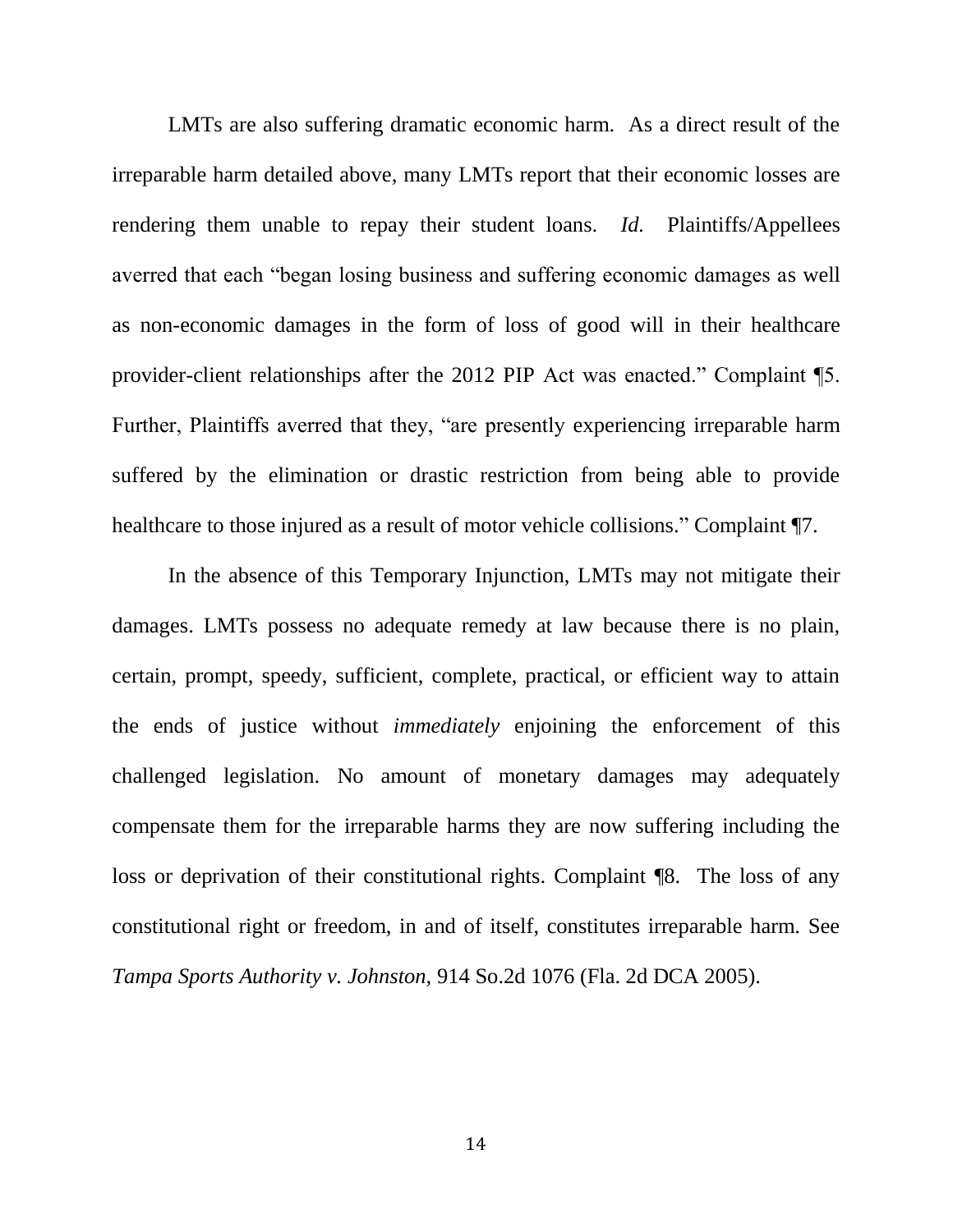### *III. The Temporary Injunction Should Be Affirmed Because this Temporary Injunction is in the Public Interest.*

The Temporary Injunction should be affirmed and the *status quo* maintained until this case reaches trial to effectively protect the health, safety, and well being of all Floridians. The status quo preserved by this temporary injunction is the last, peaceable, non-contested condition that preceded the controversy. *Bowling v. National Convoy & Trucking Co.*, 135 So. 541 (Fla. 1931). One critical purpose of temporary injunctions is to prevent injury so that a party will not be forced to seek redress for damages after they have occurred. See *Lewis v. Peters*, 66 So.2d 489 (Fla. 1953), and also *Bailey v. Christo*, 453 So.2d 1134 (Fla. 1st DCA 1984).

The last "peaceable, non-contested condition" that preceded this controversy was that LMTs were operating lawfully and enjoying their rights to engage in the lawful provision of medical treatment to clients with PIP coverage, enjoying both their business and property rights and the fruits of their industry. While it may be reasonable for the Legislature to make an effort to protect the businesses under its purview, here it was unreasonable to legislate the provision of healthcare without any legislative findings to support its action.

Although Appellants' counsel argued that the Legislature could determine that massage therapy was not effective, (see Appellants Appendix Tab 7, Page 49, "that the legislature could have believed that the healing arts of acupuncture and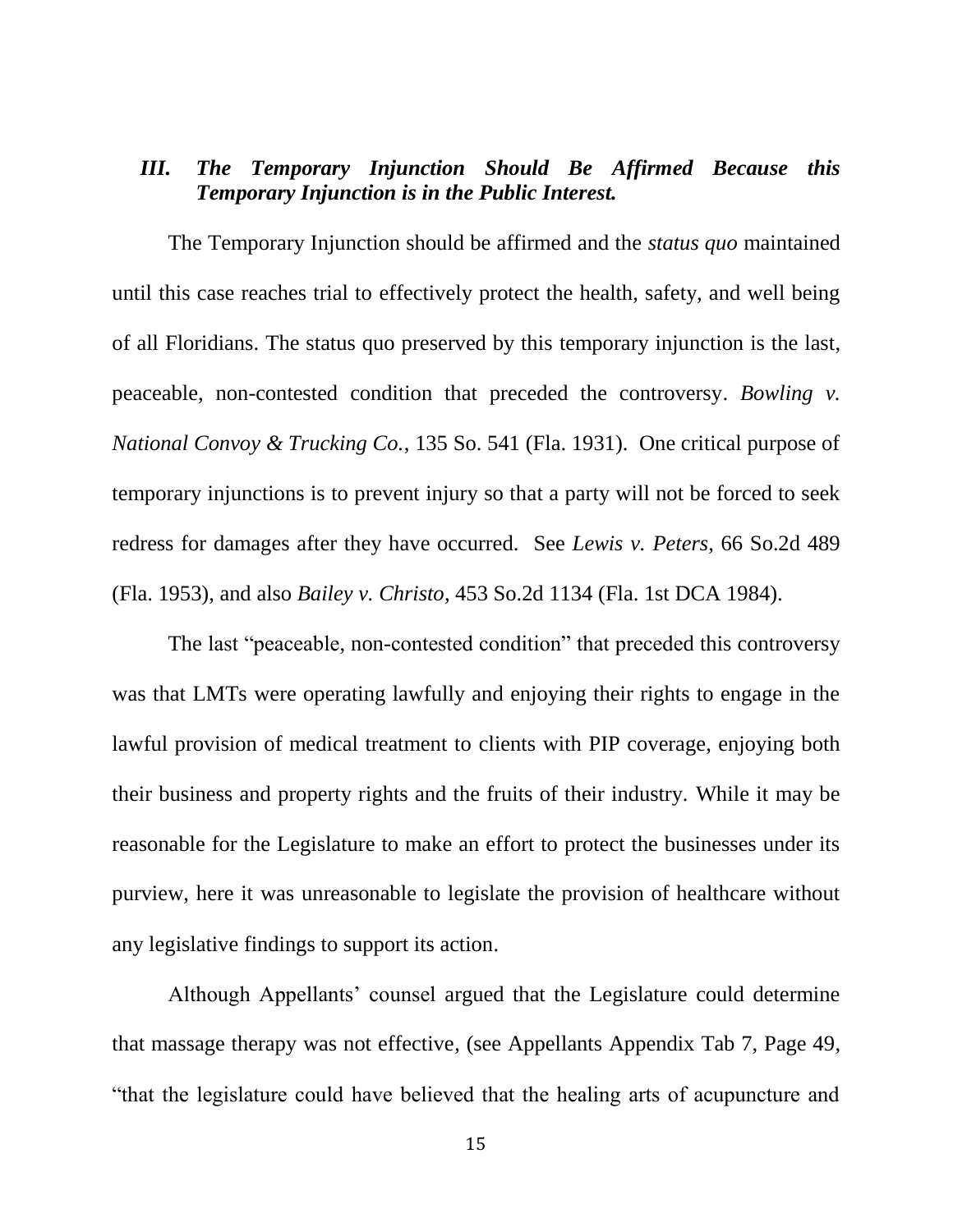massage therapy would not be effective treatments")<sup>1</sup>, no supporting healthcare data was ever made part of the Legislative Record.

The 2012 PIP Act dramatically altered the manner in which every person injured during a motor vehicle collision is evaluated and treated without providing any peer-reviewed or best-practices medical evidence that either the current system is medically flawed or that the new, improved system will benefit patients. Maintaining the *status quo* by temporary injunction allows the continued protection of the health, safety, and well being of all Floridians injured in a motor vehicle collision in the same manner that has developed over decades, thus continuing to promote the unfettered access to such care given in exchange for limiting Floridians' access to the courts.

Maintenance of the *status quo* also means that LMTs will be allowed to continue with their lawful medical and business practices, pursuant to the licenses already granted them by the State of Florida – the very State causing them irreparable harm and seeking to terminate or severely limit their ability to work or earn a living.

 $\overline{a}$ 

<sup>1</sup> In fairness, Appellants counsel argued that the Legislature could determine that massage therapy would not be effective treatment for an emergency medical condition after having already argued that PIP was only going to be available to pay for emergency medical conditions. However, Counsel's argument appears to confuse what the 2012 PIP Act really says – that the Legislature not only made PIP available for patients with emergency medical conditions, but also limited the benefit amount to 25% for patients without emergency medical conditions. Essentially, the Legislature prohibited massage therapy for everyone – with or without an emergency medical condition.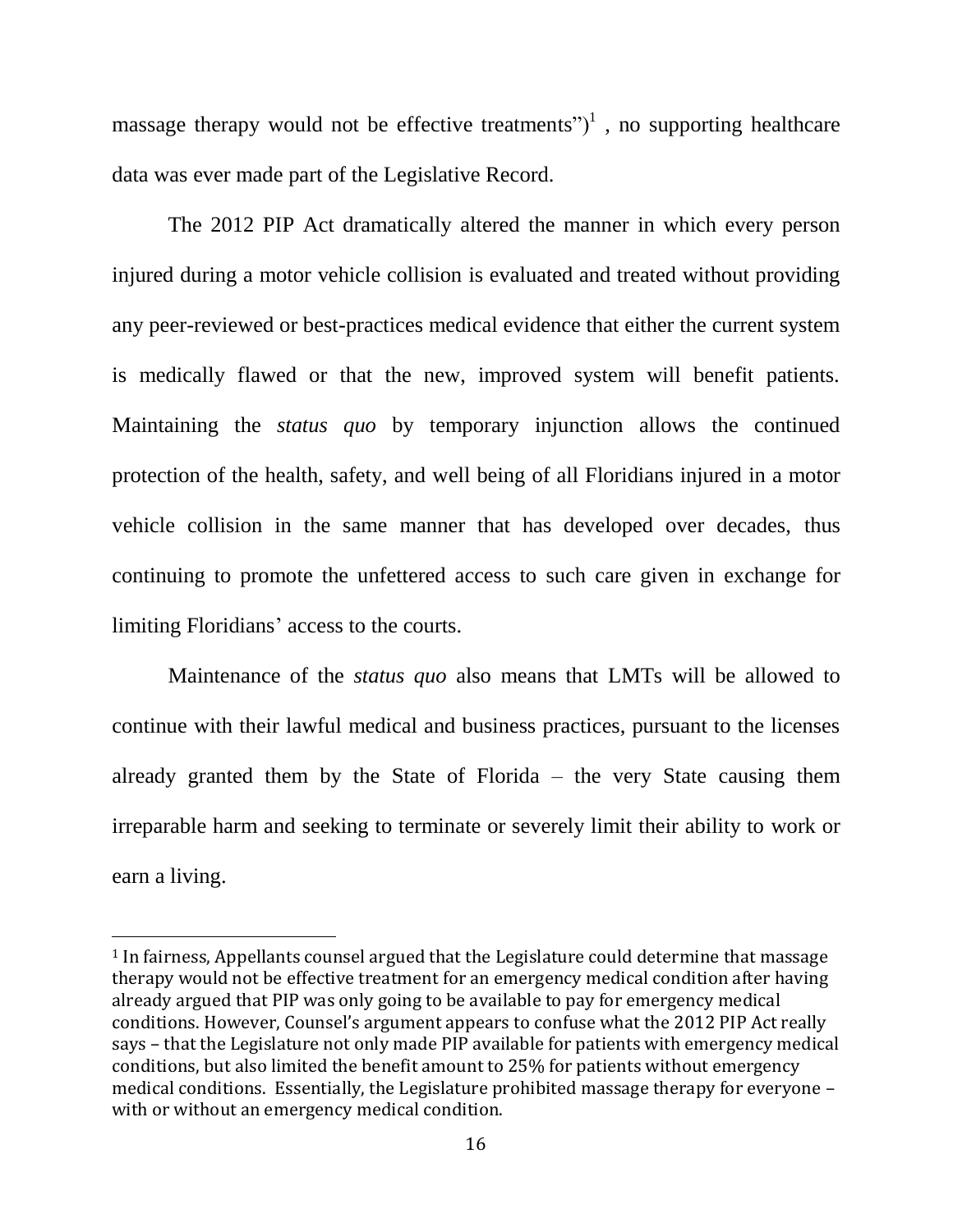The granting of this Preliminary Injunction and maintaining the *status quo*  does not result in a disservice to the public interest; rather the public interest is best served by the Preliminary Injunction by protecting the rights and privileges afforded by the Florida Constitution and by protecting the health, safety, and wellbeing of Florida's citizens. Although the Legislature's intent to prevent insurance fraud was laudable, no data was presented that prohibiting all LMTs from compensation for their work would actually reduce PIP insurance fraud.

The Legislature provided no data to suggest or prove that eliminating all massage therapy care for motor vehicle accident victims, but not for any other injury victims, would improve the health, safety and wellbeing of its citizens. Equally, no data was provided to suggest or prove that the massage therapy care currently being provided by LMTs, licensed by the State of Florida, to motor vehicle accident victims endangered their health, safety, or wellbeing. Here, the preliminary injunction is necessary to allow motor vehicle accident victims access to the care they are already receiving and presumably benefiting from. Why else would they continue to receive treatment?

While there may be insurance fraud occurring in the realm of PIP coverage, without further proof, there is no basis for singling out massage therapy (as well as chiropractics and acupuncture) to attempt to resolve this problem.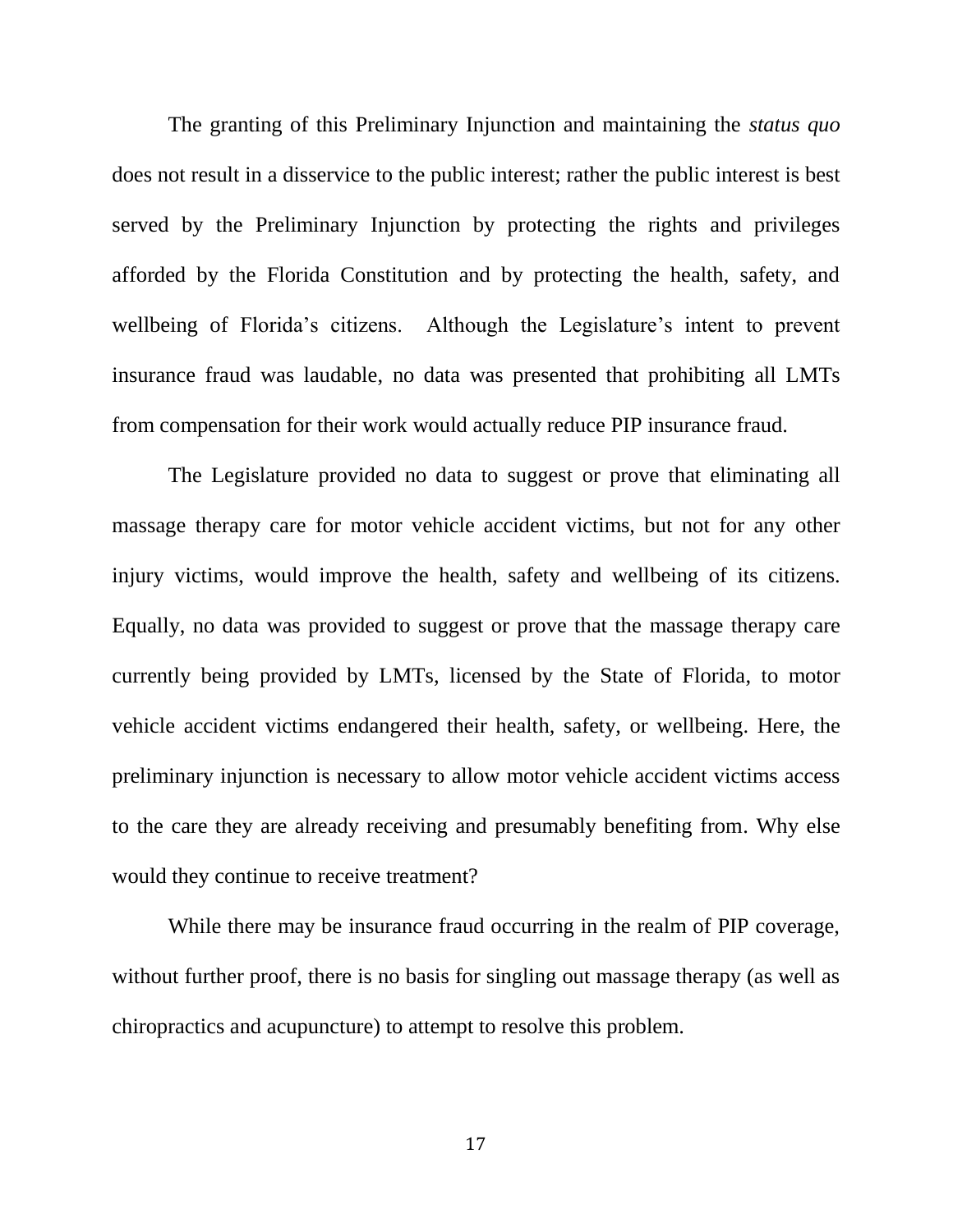### *IV. The Temporary Injunction Should Be Affirmed Because the Plaintiffs/Appellees Are Likely to Prevail on the Merits.*

Plaintiffs/Appellees will likely succeed on the merits of their claim. The court held that Appellees demonstrated a *prima facie*, clear legal right to relief based upon the severe restrictions now required for PIP coverage without any improved access to the courts. See Appellants Appendix Tab 1. Focusing on the argument that the 2012 PIP Act revisions no longer constituted a reasonable alternative to access to the courts as discussed in *Lasky, Chapman,* and *Kluger, supra.,* the court ordered stricken the provisions of the Act prohibiting massage and acupuncture therapy and those requiring a determination of an emergency medical condition. See Appellants' Tab 4. Note that the largest PIP insurance carrier is complying with this Order. See Appellees' Tab 1.

On its face, the 2012 PIP Act provisions are arbitrary and capricious and represent an unlawful exercise of Florida's police power because there exists no substantial relationship to the protection of the public health and welfare. On its face, the 2012 PIP Act violates both the single subject rule for state statutes and the separation of powers doctrine 1) by blending criminal, civil, and administrative penalties; 2) by imposing inconsistent and unnecessary regulations conflicting with existing statutes and regulations; and 3) by impermissibly limiting damages that an injured party may obtain. Unfortunately, the 2012 PIP Act provisions are specifically and narrowly tailored to protect certain private businesses, PIP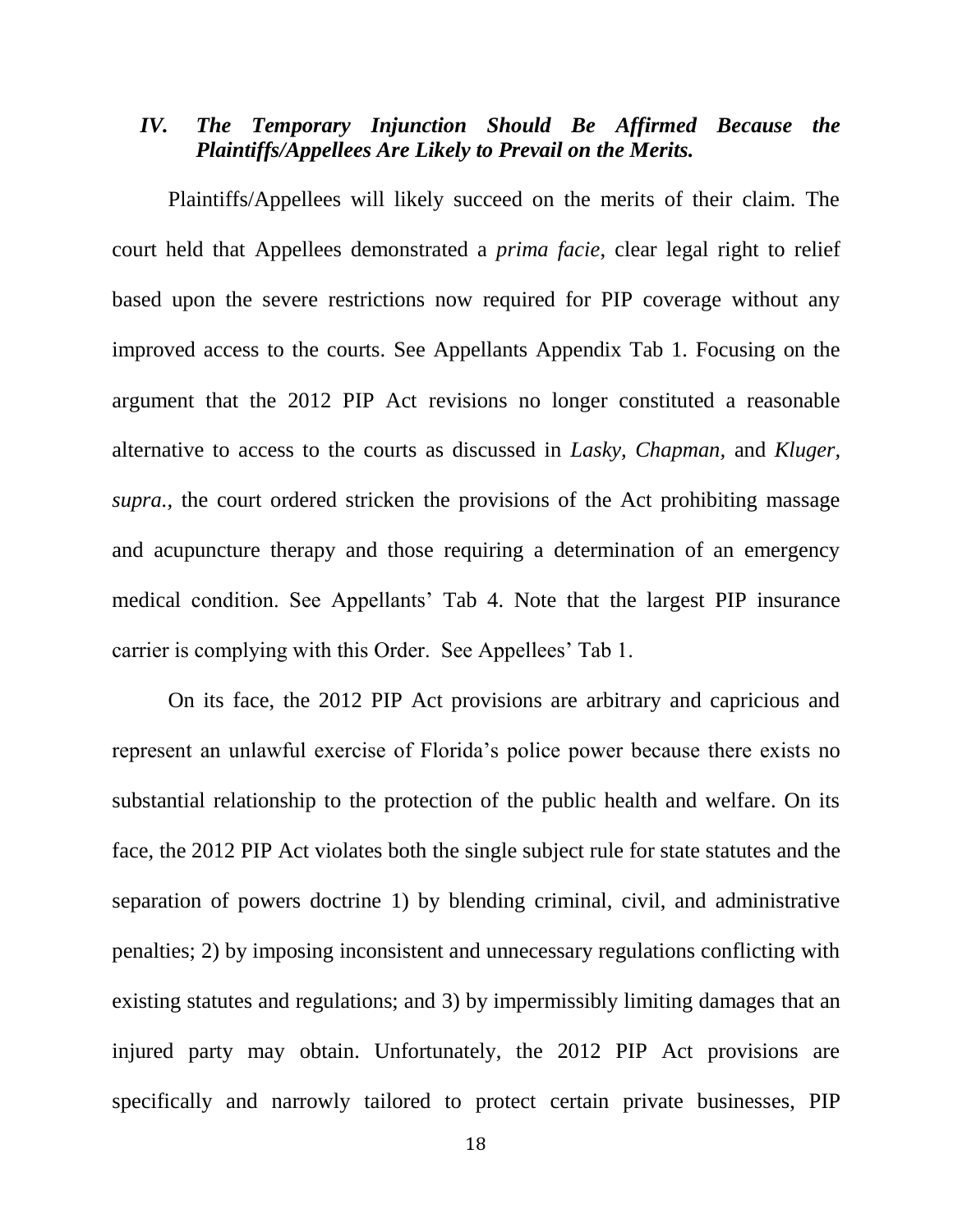insurance carriers, to the detriment of other private businesses, in this case massage therapists, and Florida's citizens at large.

An injunctive remedy is an appropriate remedy, upon the proper showing of injury, to restrain the enforcement of an invalid law**.** *[Daniel v. Williams](http://www.westlaw.com/Find/Default.wl?rs=dfa1.0&vr=2.0&DB=0000735&FindType=Y&SerialNum=1966115018)*, 189 So. [2d 640 \(Fla. Dist. Ct. App. 2d Dist. 1966\);](http://www.westlaw.com/Find/Default.wl?rs=dfa1.0&vr=2.0&DB=0000735&FindType=Y&SerialNum=1966115018) *[Board of Com'rs of State Institutions v.](http://www.westlaw.com/Find/Default.wl?rs=dfa1.0&vr=2.0&DB=0000735&FindType=Y&SerialNum=1958125823)  Tallahassee Bank & Trust Co*[., 100 So. 2d 67 \(Fla. Dist. Ct. App. 1st Dist. 1958\).](http://www.westlaw.com/Find/Default.wl?rs=dfa1.0&vr=2.0&DB=0000735&FindType=Y&SerialNum=1958125823) The injury may consist of the infringement of a property right. See *[Louisville &](http://www.westlaw.com/Find/Default.wl?rs=dfa1.0&vr=2.0&DB=0000734&FindType=Y&SerialNum=1912000276)  N.R. Co. v. Railroad Com'rs*[, 63 Fla. 491, 58 So. 543 \(1912\).](http://www.westlaw.com/Find/Default.wl?rs=dfa1.0&vr=2.0&DB=0000734&FindType=Y&SerialNum=1912000276) It may also exist in interfering with the right to earn a livelihood and continue practicing one's employment. *[Watson v. Centro Espanol De Tampa](http://www.westlaw.com/Find/Default.wl?rs=dfa1.0&vr=2.0&DB=0000735&FindType=Y&SerialNum=1947106710)*, 158 Fla. 796, 30 So. 2d 288 [\(1947\).](http://www.westlaw.com/Find/Default.wl?rs=dfa1.0&vr=2.0&DB=0000735&FindType=Y&SerialNum=1947106710) Persons who are the subject of harassment by overzealous, improper, or the bad-faith use of valid statutes may be afforded the protection of injunctive relief. *[Kimball v. Florida Dept. of Health and Rehabilitative Services](http://www.westlaw.com/Find/Default.wl?rs=dfa1.0&vr=2.0&DB=0000735&FindType=Y&SerialNum=1996243953)*, 682 So. 2d [637 \(Fla. Dist. Ct. App. 2d Dist. 1996\).](http://www.westlaw.com/Find/Default.wl?rs=dfa1.0&vr=2.0&DB=0000735&FindType=Y&SerialNum=1996243953)

Enforcement of the 2012 PIP Act manifests all the components of an invalid law because it abrogates LMTs' rights to due process and equal protection and because operation of this law will absolutely prohibit the LMTs from continuing to provide massage therapy solely to victims of motor vehicle accidents. It remains unclear how, in the absence of any data, the Legislature can prohibit massage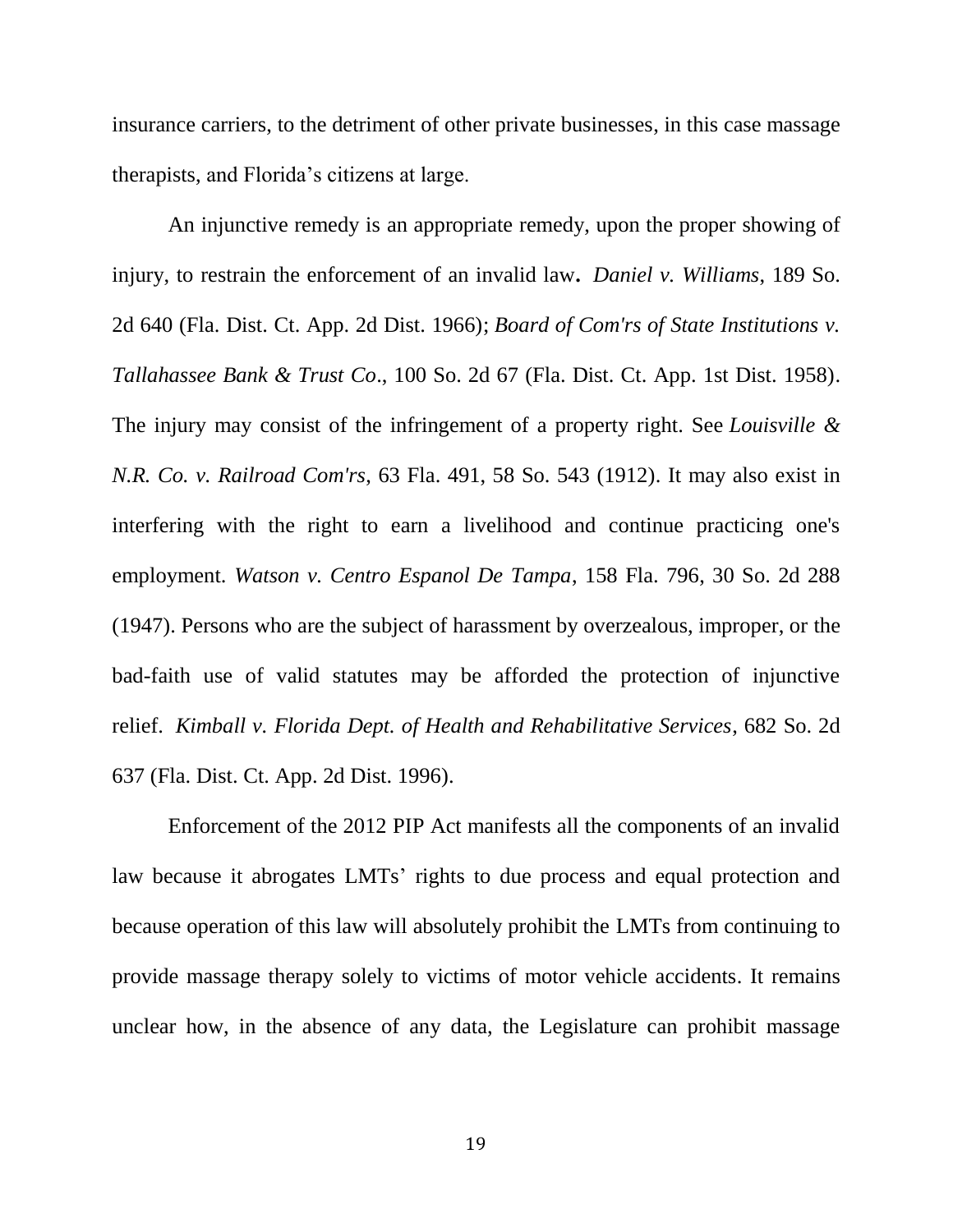therapy only for traumatic injuries resulting from motor vehicle collisions but not from any other cause.

Although the court based entry of the Order for Temporary Injunction on an access to the courts argument, the Plaintiffs/Appellees also argued several other grounds that will ultimately require evaluation. Notably, the Plaintiff/Appellees also argued that the 2012 PIP Act was facially unconstitutional because: 1) It violated the "single subject rule" required by the Florida Constitution; 2) it contained a variety of restrictions and limitations that violate the separation of powers doctrine; 3) in the absence of either a compelling governmental interest or rational basis, it violated massage therapists' rights to due process of law; 4) it constituted an improper taking where, once granted, professional licensure becomes a vested property right; 5) it violated a massage therapist's equal protection, also in the absence of a compelling governmental interest or rational basis; 6) it was based on unsupported, unpublished statistical assumptions that were not the product of proper research methodology; 7) it unduly limits the rights of both medical professionals and consumers; and, most importantly, 8) it totally voids the sufficient alternative relied upon by the courts to allow the original nofault PIP insurance scheme to limit Floridians' access to the courts.

Finally, enforcement of the 2012 PIP Act represents an invalid taking because once the state licenses a healthcare provider, that provider possesses a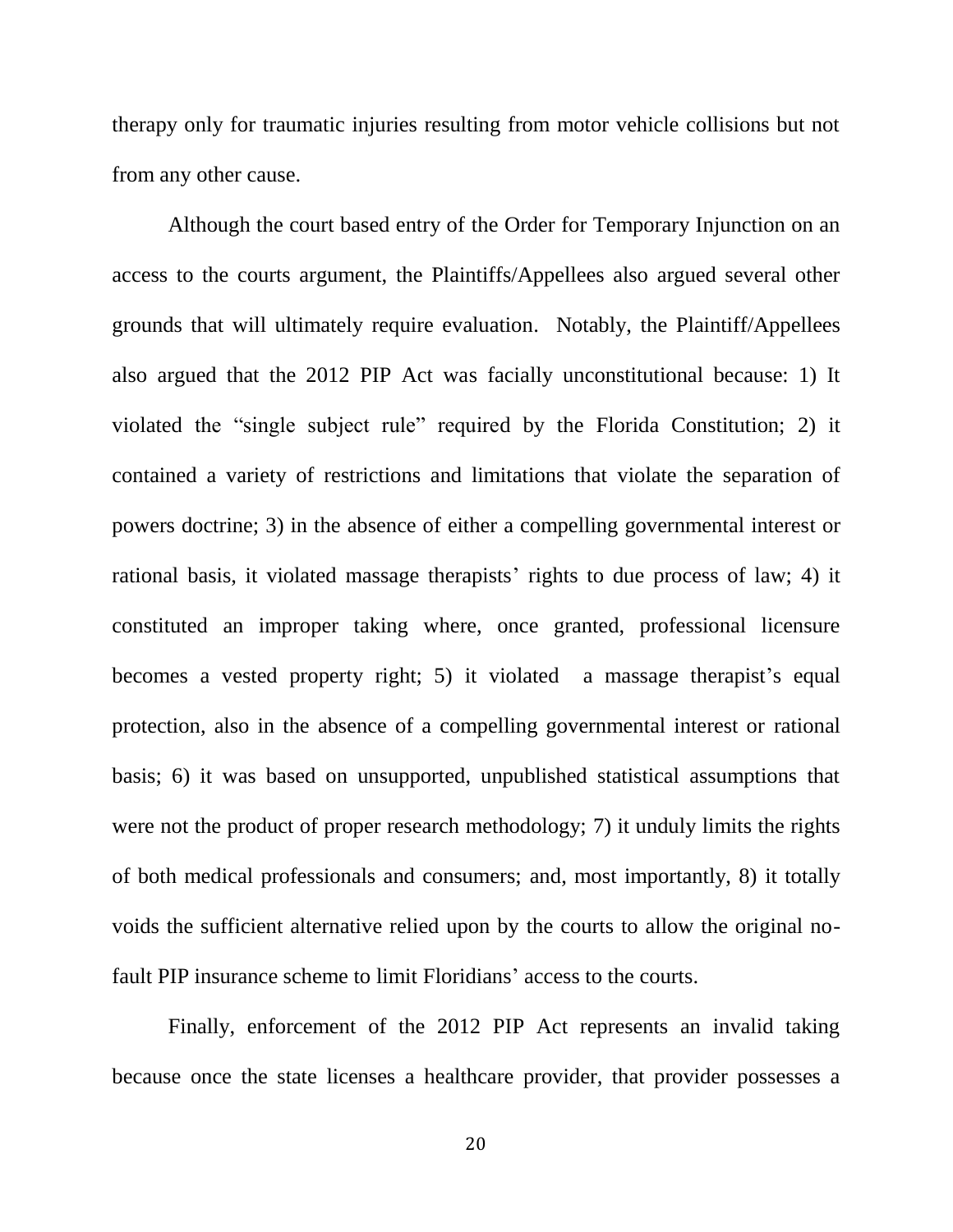property right in his license. The 2012 PIP Act impermissibly denies or limits those already possessing active massage therapy licenses from the ability to earn a living or provide healthcare to those in need. Plaintiffs are substantially likely to succeed on the merits because the 2012 PIP Act clearly violates the single subject rule*,* is arbitrary and capricious, denies due process by imposing strict liability for innocent business activities, represents an unlawful exercise of the state's police power because there exists no substantial relationship to the protection of the public health and welfare or any legitimate governmental objective, denies due process by imposing inconsistent and unnecessary regulations conflicting with existent state statutes and by imposing strict liability, and because the 2012 PIP Act appears specifically designed to protect the PIP insurance industry while compromising the rights and protections afforded to Floridians by the Constitution of the State of Florida.

#### **CONCLUSION**

The Order for Temporary Injunction should be affirmed because, in addition to impermissibly prohibiting access to the courts, the 2012 PIP Act also impermissibly prohibits licensed health care professionals from providing medically necessary and reasonable care. In this case, the Plaintiffs/Appellees established that they suffered irreparable harm without injunctive relief, that they possessed no adequate legal remedy, that there was a substantial likelihood that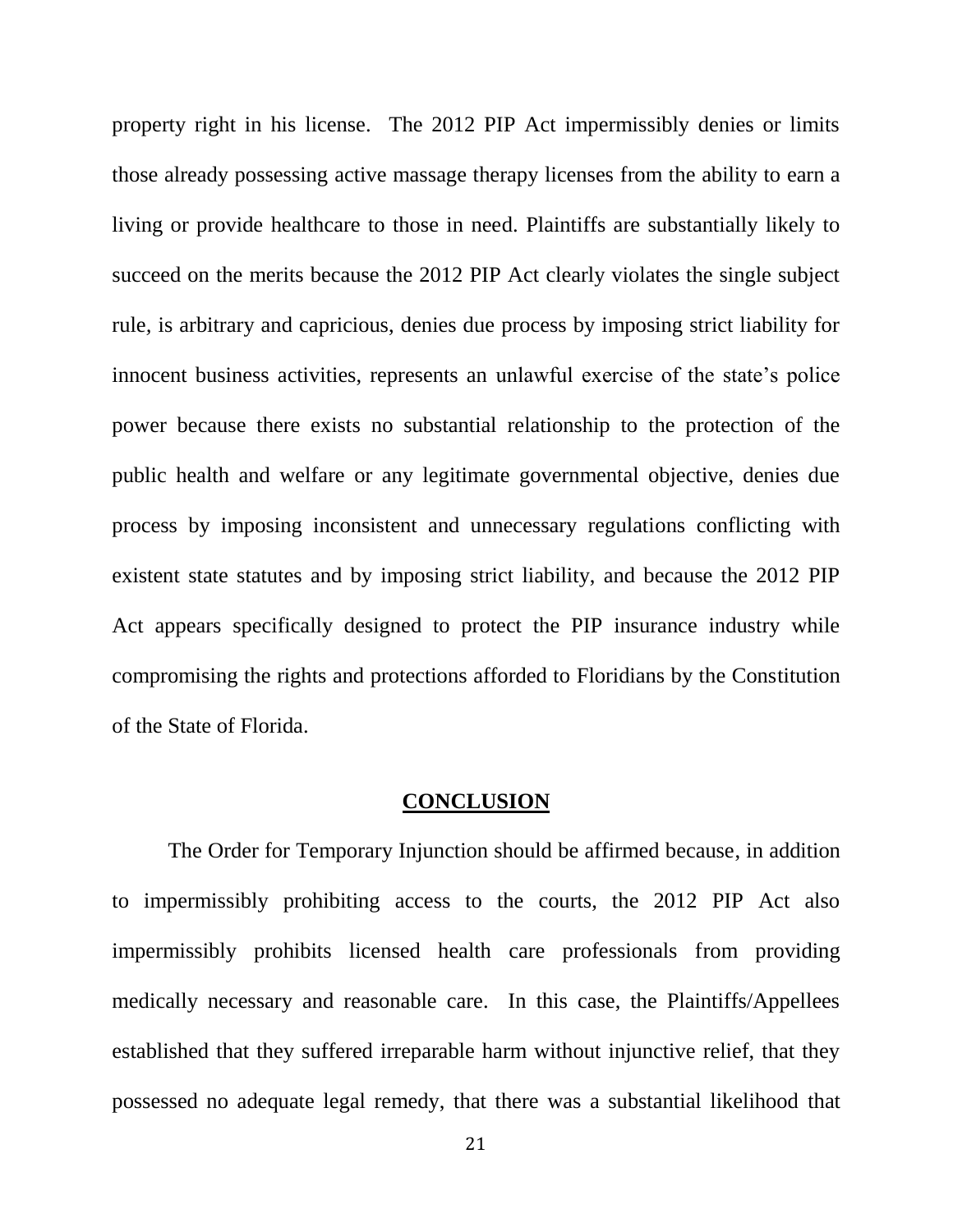they would succeed on the merits, and that an injunction is in the public interest. See Order Granting Temporary Injunction. As demonstrated above, Licensed Massage Therapists suffered irreparable harm without injunctive relief, they possess no adequate legal remedy, and they possess a substantial likelihood of prevailing in the underlying litigation. It is also patently true that prohibiting appropriate massage therapy is not in the public's best interest. For these reasons, the FSMTA, as Amicus Curiae, respectfully submits that this Honorable Court must affirm the Order for Temporary Injunction.

## **Respectfully Submitted this 14th Day of June**

 /s/ Mark S. Sussman, Esq. Florida Bar Number 656828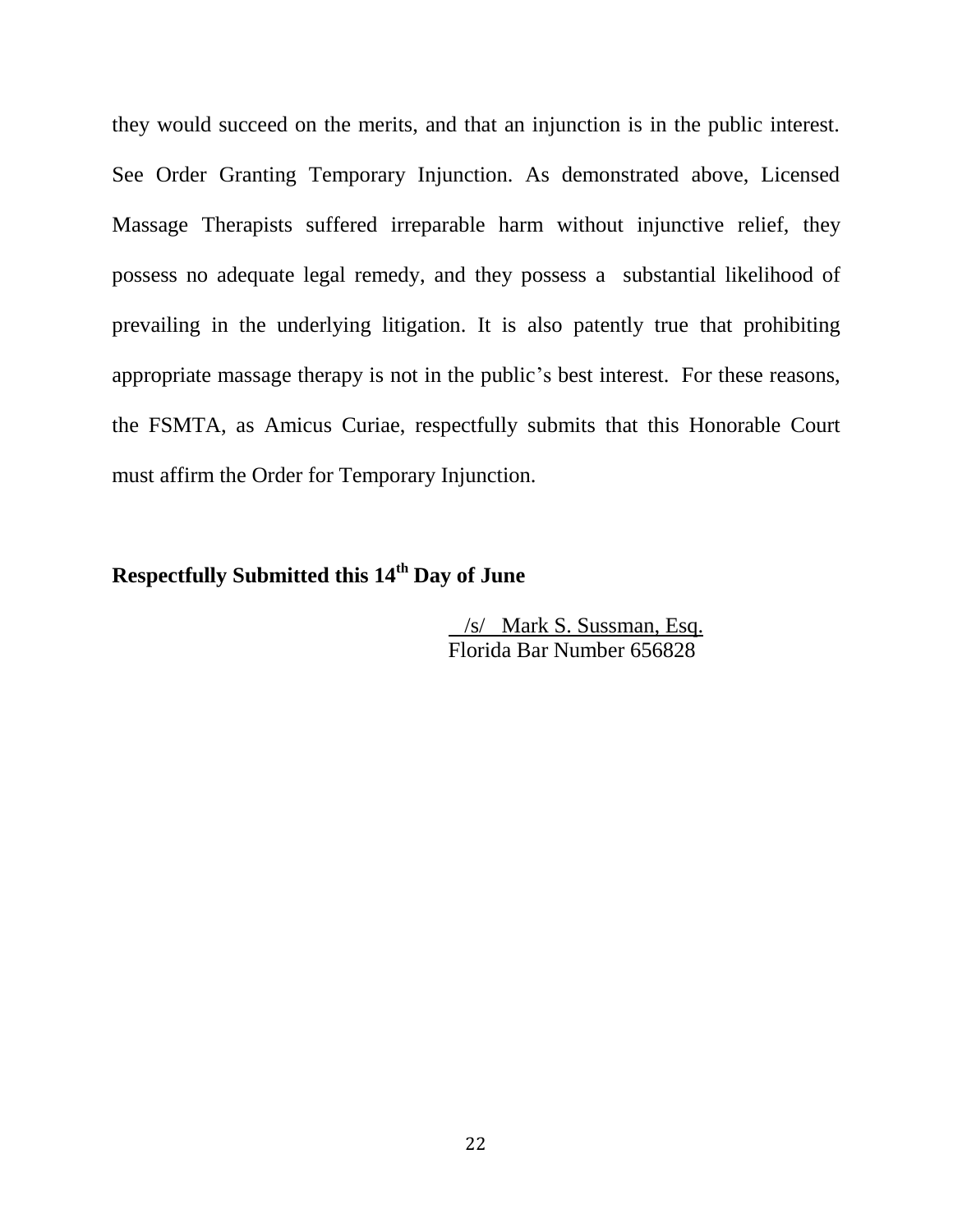### **CERTIFICATE OF SERVICE**

### I HEREBY CERTIFY that a true and correct copy of the foregoing was served via

electronic service on this day to:

| Counsel for the Appellants: |                                   |
|-----------------------------|-----------------------------------|
| C. Timothy Gray             | $\lim_{x \to \infty}$ effloir.com |
| J. Bruce Culpepper          | bruce.culpepper@floir.com         |
| Pamela Jo Bondi             | pam.bondi@myfloridalegal.com      |
| <b>Allen Winsor</b>         | allen.winsor@myfloridalegal.com   |
| <b>Rachel Nordby</b>        | rachel.nordby@myfloridalegal.com  |
| Counsel for the Appellees:  |                                   |
| Adam S. Levine              | aslevine@msn.com                  |
| Luke Lirot                  | Luke2@lirotlaw.com                |
|                             | jimmy@lirotlaw.com                |
| Amici:                      |                                   |
| Theodore E. Karatinos       | tedkaratinos@hbklawfirm.com       |
| Katherine E. Giddings       | katherine.giddings@akerman.com    |
| Nancy M. Wallace            | nancy.wallace@akerman.com         |
| Marcy L. Aldrich            | marcy.aldrich@akerman.com         |
| <b>Martha Parramore</b>     | martha.parramore@akerman.com      |
| Debra Atkinson              | debra.atkinson@akerman.com        |
| Matthew C. Scarfone         | mscarfone@cftlaw.com              |
| Maria Elena Abate           | mabate@cftlaw.com                 |
| Jessie L. Harrell           | jharrell@appellate-firm.com,      |
|                             | filings@appellate-firm.com        |
| Bryan S. Gowdy              | bgowdy@appellate-firm.com         |
|                             |                                   |

# **Respectfully Submitted this 13th Day of June**

 /s/ Mark S. Sussman, Esq. Florida Bar Number 656828 P.O. Box 640848 Miami, Florida 33164 (305) 652 – 4910 [Phone] [msussman@gmail.com](mailto:msussman@gmail.com) [Email] Counsel for Amicus Curiae